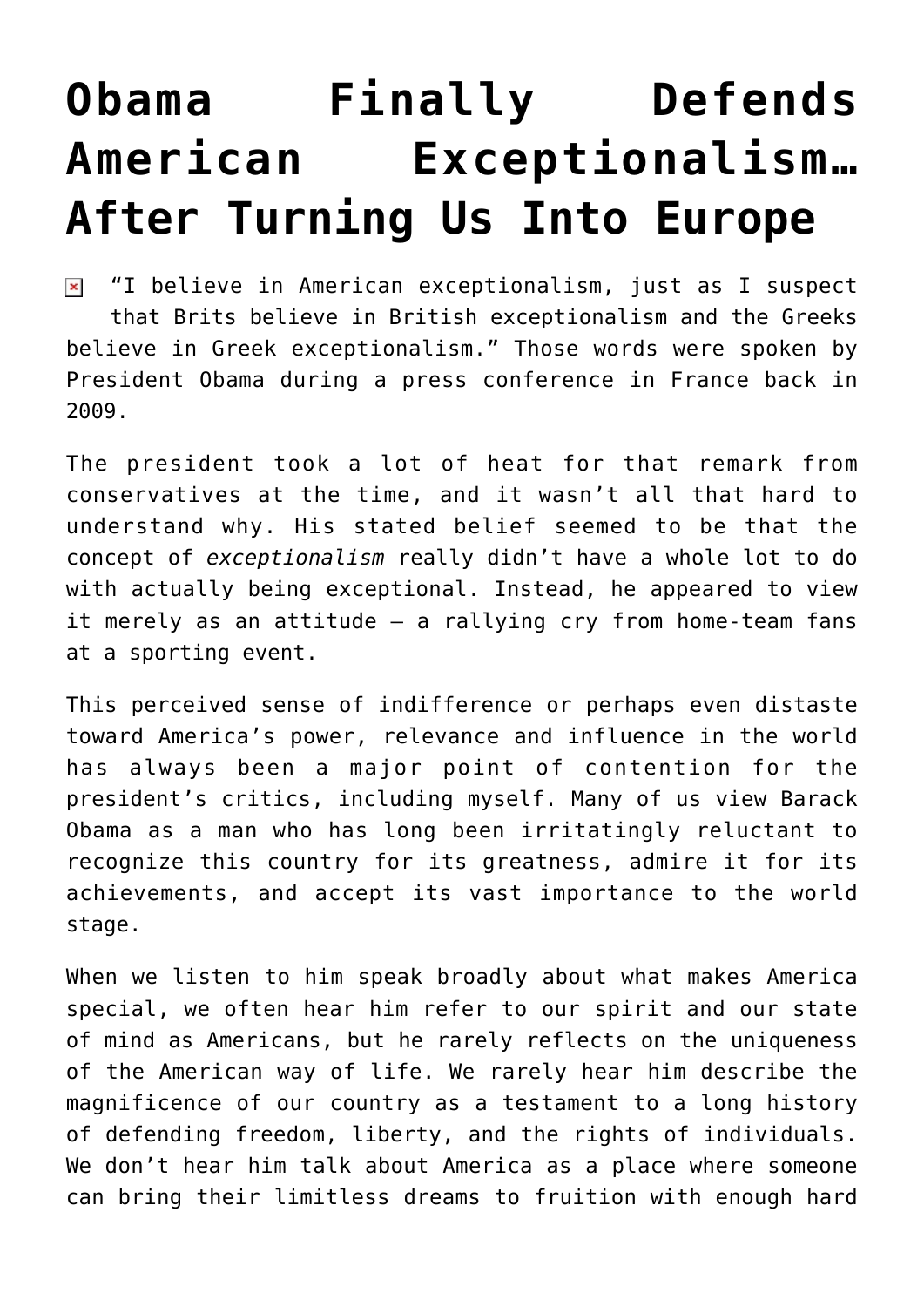work and determination, and then bask in the fruits of their achievements.

Instead, we hear him talk about a nation with grand potential that may *one day* be great if only we make the right decisions going forward.

In President Obama's recent proclamation on the remembrance of the 9/11 attacks, he said, "Today, we can honor those we lost by building a nation worthy of their memories."

Are we not *already* a nation worthy of their memories? According to the president, we're not.

As we've witnessed over the past five years, the kind of nation our president seems to prefer more resembles one that you might find in Europe.

I'm talking about a nation where chronically high unemployment is acceptable, and its citizens are conditioned to believe it's now just part of the societal culture. It's a nation where the expansion of the entitlement and welfare states are worth the price-tags of insurmountable debt, a stagnant economy, and a lower quality of living for our children. It's a nation where disproportionate wealth is viewed as immoral and unjust, a thus must by siphoned off for the *greater good*. It's a nation in which the government is heavily involved in the healthcare system, and is steadily going after more control of it. It's a nation that's paralyzed by political correctness, and it's one where self-righteous sanctimony is an acceptable replacement for logic. It's a nation that's becoming increasingly and willfully irrelevant to important world matters, *leading from behind* and content with letting other countries deal with issues that directly affect it.

I don't believe our president has *ever* viewed America as being exceptional. I think he came into office believing that our nation was a *problem child* that needed to be put in a *timeout,* told that we're no better than anyone else, and then sent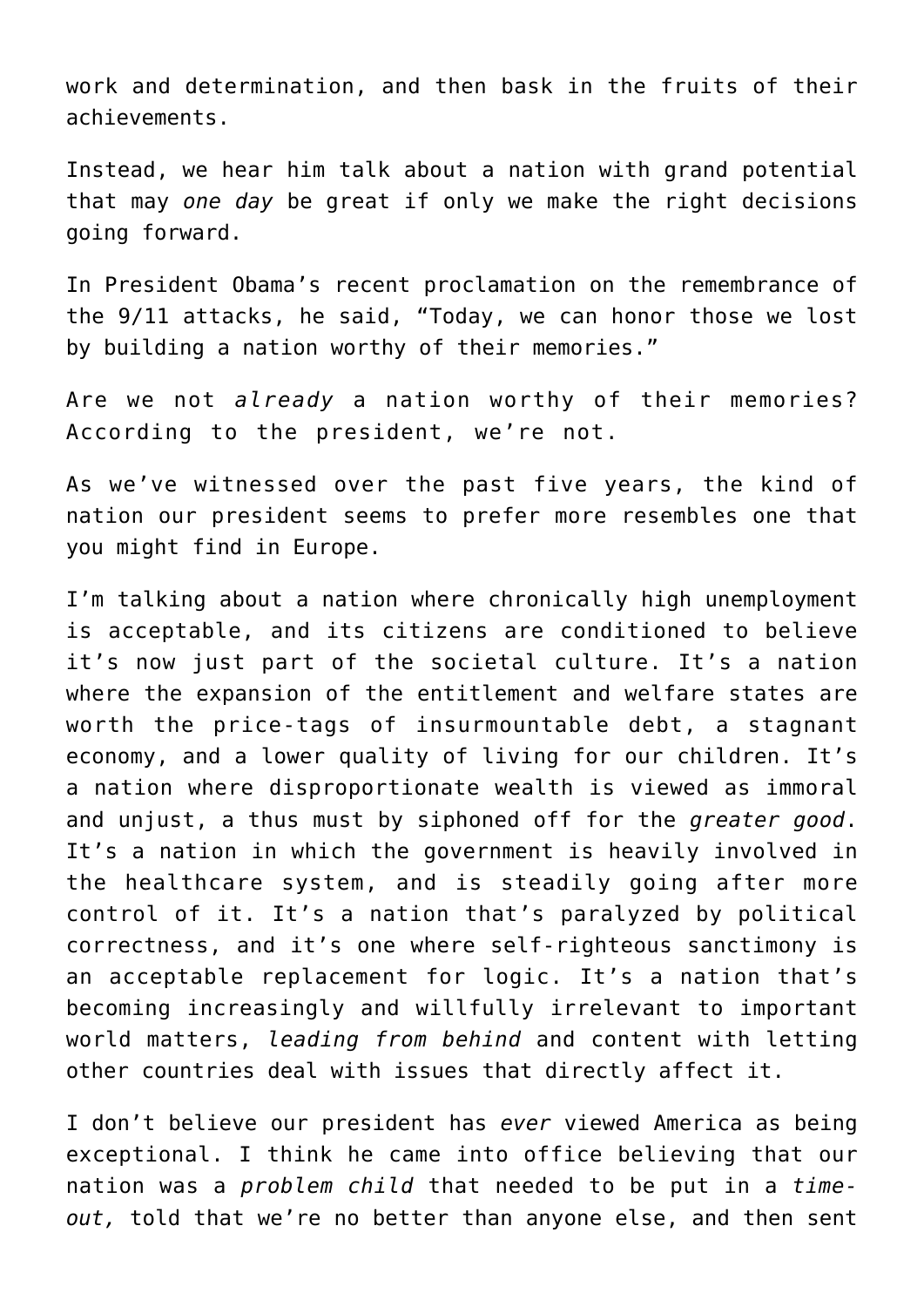off to a European school for re-education.

That's why I found it interesting, last Tuesday, when the president invoked American exceptionalism in his address to the country regarding U.S. military intervention is Syria.

"But when, with modest effort and risk, we can stop children from being gassed to death, and thereby make our own children safer over the long run, I believe we should act," he said. "That's what makes America different. That's what makes us exceptional."

He's getting closer… at least in the rhetoric. I suppose some of us should feel a little encouraged that he's now not afraid to use that term in a high-profile speech to the nation – even if it was only for the purpose of pandering for our support.

But even in the rhetoric, Obama still hasn't quite figured out what the rest of the country is referring to when it talks about American exceptionalism. Russian President Vladimir Putin got it wrong too, in the controversial op-ed he recently wrote for the *New York Times.*

American exceptionalism isn't about the *means* we have as a country, and how we plan to use those means. It's about how we came to *have* those means in the first place. It's about how the U.S. Constitution and the American way of life led us to become such a successful, prosperous, free nation. We didn't achieve our freedoms by accident. We didn't become the world's last superpower by accident. We didn't become the center of the world economy by accident. Americans don't have the quality of living they do as the result of some accident. We *earned* these things *because* of our uniqueness and *because* we are exceptional.  $\pmb{\times}$ 

It's not a state of mind. It's a state of being. And as our country's leadership continues to work diligently to transform our nation's *state of being* into that of a European society,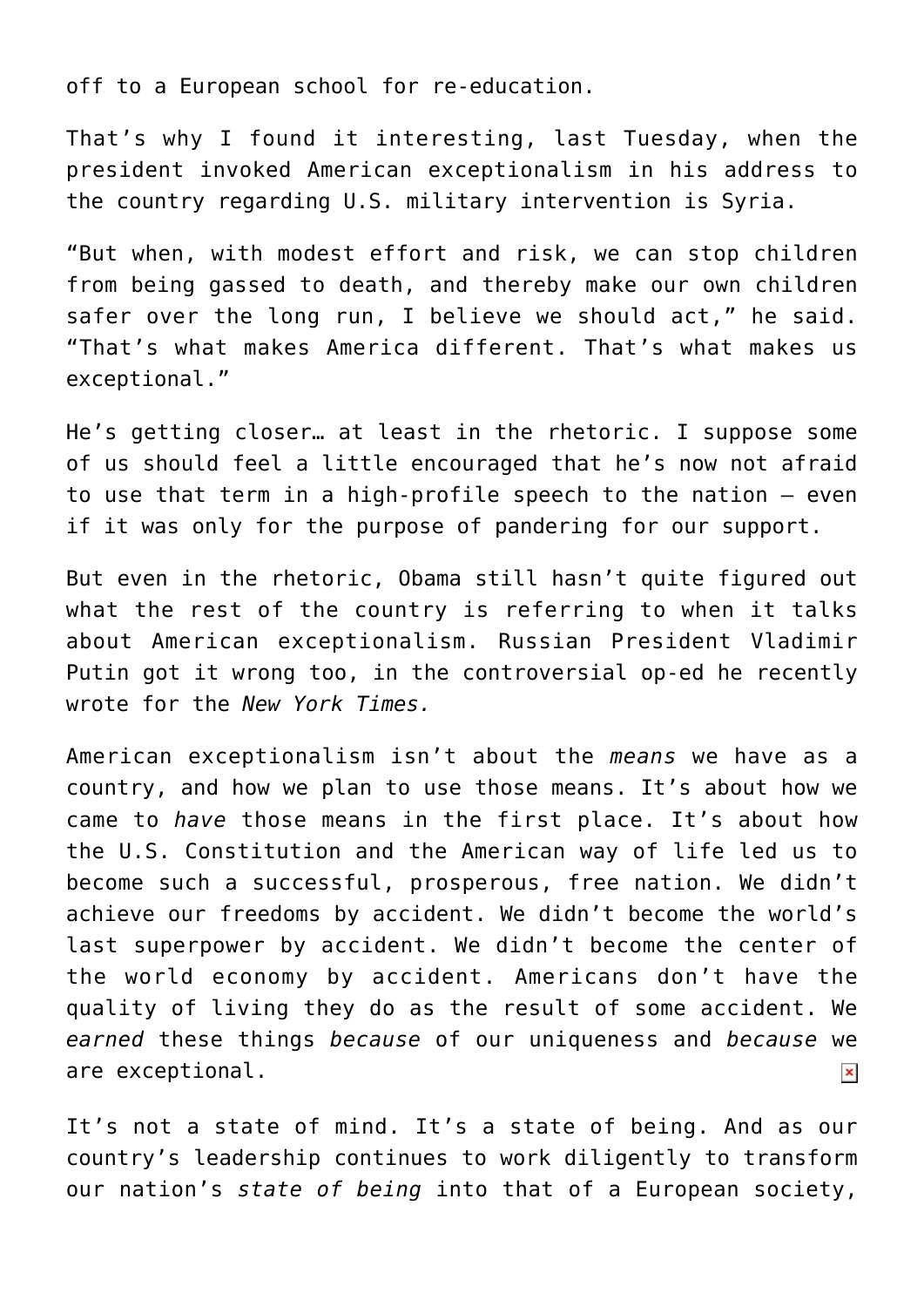what does that mean for the future of American exceptionalism? Will it one day become exactly what our president defined it as back in 2009 – a home-team rallying cry?

I sure hope not, but I fear that may very well be the case.

## **[The Presidency Should Not Be](https://bernardgoldberg.com/the-presidency-should-not-be-a-participation-trophy/) [a Participation Trophy](https://bernardgoldberg.com/the-presidency-should-not-be-a-participation-trophy/)**

 $\pmb{\times}$ There's been a lot of talk about the *participation trophy* in recent years – you know, that prize we hand out to every member of our children's intramural sports team at the end of each season, regardless of how well they play. Many people believe it's become a cultural symbol of how politicallycorrect we've become as a society. Our fear of hurt feelings has shamed us into rewarding mere participation instead of what we used to reward: Standout achievement.

We do it, of course, because of the affection we have for our children. We want them to be happy. We don't want them to feel bad if their friends receive trophies and they don't. So, our answer is to reward them based on how well we *wish* they performed, and not how they *actually* performed.

Sure, we know that rewarding mediocre and lackluster efforts isn't good for our kids. It sends them the message that success really isn't all that important, and that underachievement is okay. Yet, it's hard to put a price-tag on a child's smile, so we give in.

I have to wonder if a chunk of the American electorate is approaching the presidential election with a similar mindset.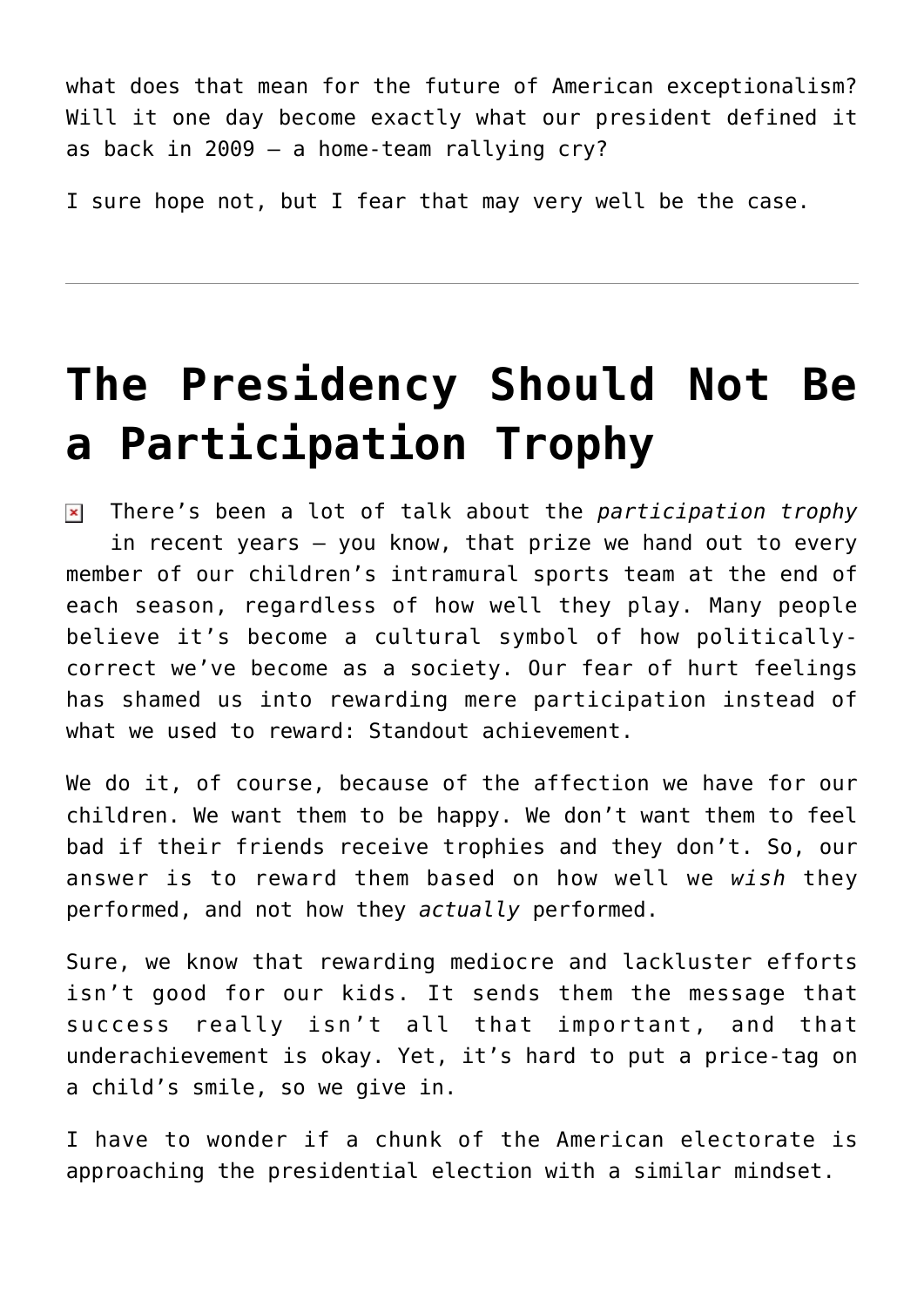After all, we've reached a point in the national polls where President Obama no longer seems to be adversely affected by the increasingly poor state of the country. As the economic news gets worse, more Americans leave the workforce, and chaos sweeps across the Middle East, support for his re-election bid hangs tight and even grows a little. It's really quite bizarre. Sure, Obama has a tremendous advantage in an adoring and protective news media at his disposal. It's an advantage that can never be underestimated. But I do think there's something else at play… I think there's a significant portion of the electorate that feels inclined to award the president with a participation trophy known as 're-election'.

Voters have always liked *the idea* of President Obama. From a presentation standpoint, he plays the part quite well. Voters like him personally. They find him friendly, charming, and endearing. He's good at portraying empathy for the common American. There's pride in his historic significance as the first black president. Voters *want* him to be recognized for greatness. The problem is that he hasn't *earned* greatness. By any reasonable analysis of the trouble our country is in, he hasn't even earned an honorable mention.

But that's not what the participation trophy is about. Again, it's about rewarding someone for how we *wish* they performed.

We saw an early example of this back in 2009, when President Obama was awarded the Nobel Peace Prize. Despite not having done anything tangible to achieve peace in his first ten months in the oval office, the Nobel Committee gave him a prestigious award for essentially *wanting* peace (which makes him no different than any other sane person). They were, in effect, rewarding a desire instead of achievement.

Unfortunately for Mitt Romney, the electorate doesn't feel the same affection for him that they feel for the president. They don't have that emotional connection with him. In Romney, many of them see someone who has already won enough trophies in